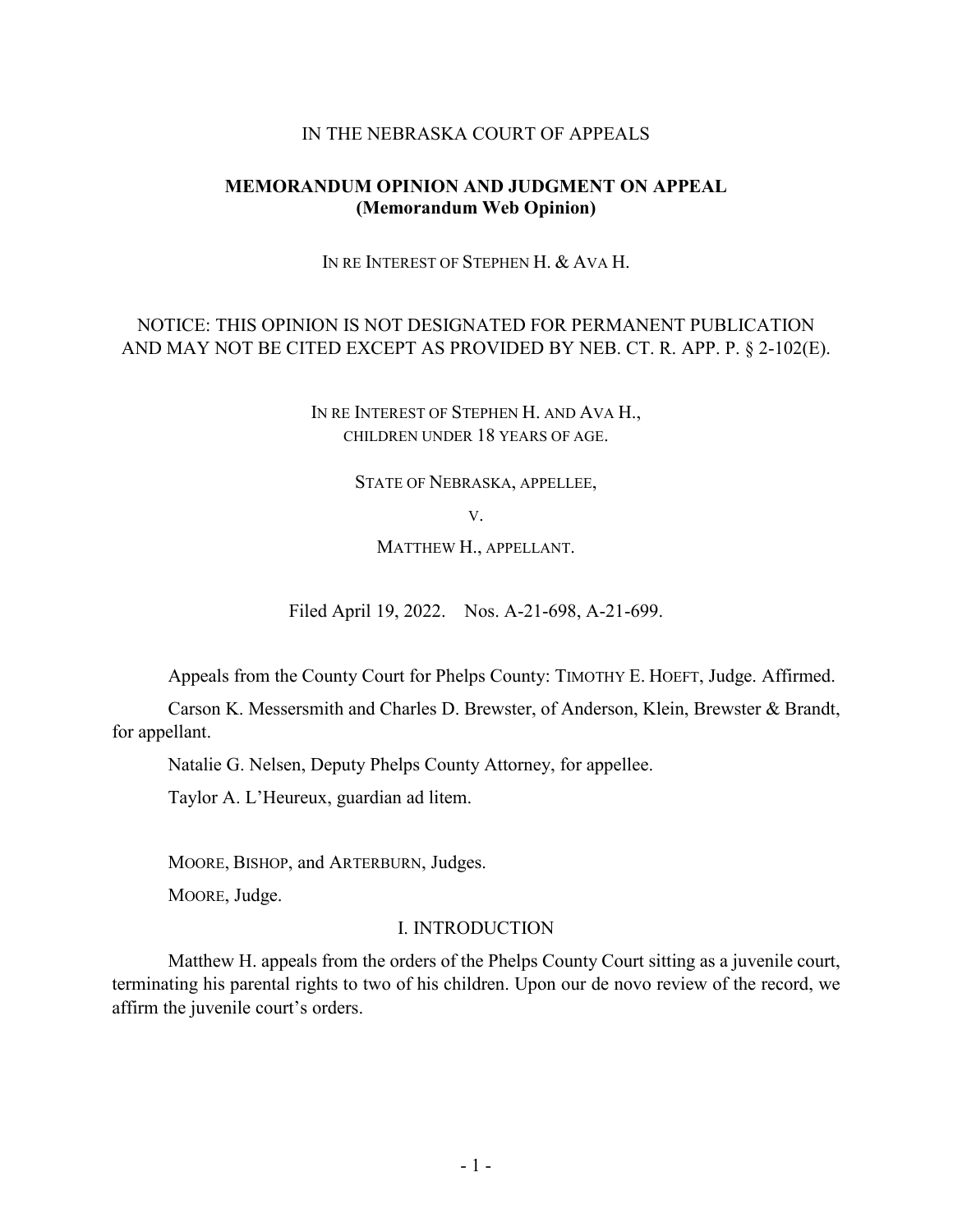#### II. STATEMENT OF FACTS

#### 1. PRETERMINATION PROCEEDINGS

Matthew is the biological father of Stephen H., born in November 2017; and Ava H., born in March 2019. The children share the same biological mother, Donielle H. Matthew and Donielle were in a relationship at the beginning of the cases at issue, but Donielle is referred to as Matthew's former wife at points later in the record. Our record indicates that Matthew's and Donielle's relationship spanned 10 years. However, our record is unclear as to when Matthew and Doneille ended their relationship and whether they ever cohabitated. Our record references that the State filed motions to terminate Donielle's parental rights to Stephen and Ava, but those filings do not appear in our record. Our record does not indicate whether Donielle's parental rights had been terminated by the juvenile court. Donielle is not a part of this appeal and will be discussed only as necessary.

#### (a) Stephen's Adjudication and Disposition

Stephen was removed from Matthew's and Donielle's custody on February 27, 2018, when he was 3 months old, following a report of domestic violence and substance use. A petition was filed later that day to adjudicate Stephen pursuant to Neb. Rev. Stat. § 43-247(3)(a) (Reissue 2016) based on Donielle using a "white crystalline substance" in the presence of Stephen, and Matthew and Donielle being involved in physical domestic violence. On June 21, the State filed an amended petition, adding the allegation that Matthew and Donielle were parties to a prior child welfare case and had failed to correct the issues that had led to adjudication, including domestic violence.

A contested adjudication hearing for Stephen was held on July 2, 2018. While the bill of exceptions from the adjudication hearing is not included in our record, a journal entry filed on the same day reflects that Matthew appeared at the hearing. The journal entry notes that the juvenile court had previously explained the rights, dispositions, and ramifications relevant to the proceedings. Under Matthew's name, the journal entry states, "Party acknowledged understanding the rights, allegations, proceedings and possible dispositions." An order adjudicating Stephen was entered on August 7. He has remained out of the home since he was removed.

The juvenile court entered a dispositional order regarding Stephen on September 12, 2018, adopting the case plan presented by the Nebraska Department of Health and Human Services (the Department). Matthew's case plan goals included (1) addressing his mental health and substance use needs on a continuous and ongoing basis; and (2) providing for his child's basic needs consistently and on an ongoing basis.

#### (b) Ava's Adjudication and Disposition

Ava was removed from Matthew's and Donielle's custody on March 18, 2019, when she was 12 days old, following a report from Donielle's mental health providers. A petition to adjudicate Ava pursuant to  $\S$  43-247(3)(a) was filed in Buffalo County Court sitting as a juvenile court the following day. We note that Ava's case appears to have been transferred to Phelps County for disposition and subsequent proceedings in both cases occurred in Phelps County. An amended petition was filed on March 22, alleging that the Matthew and Donielle had a history of child welfare cases, domestic violence, and substance abuse, placing Ava at risk of harm. At the time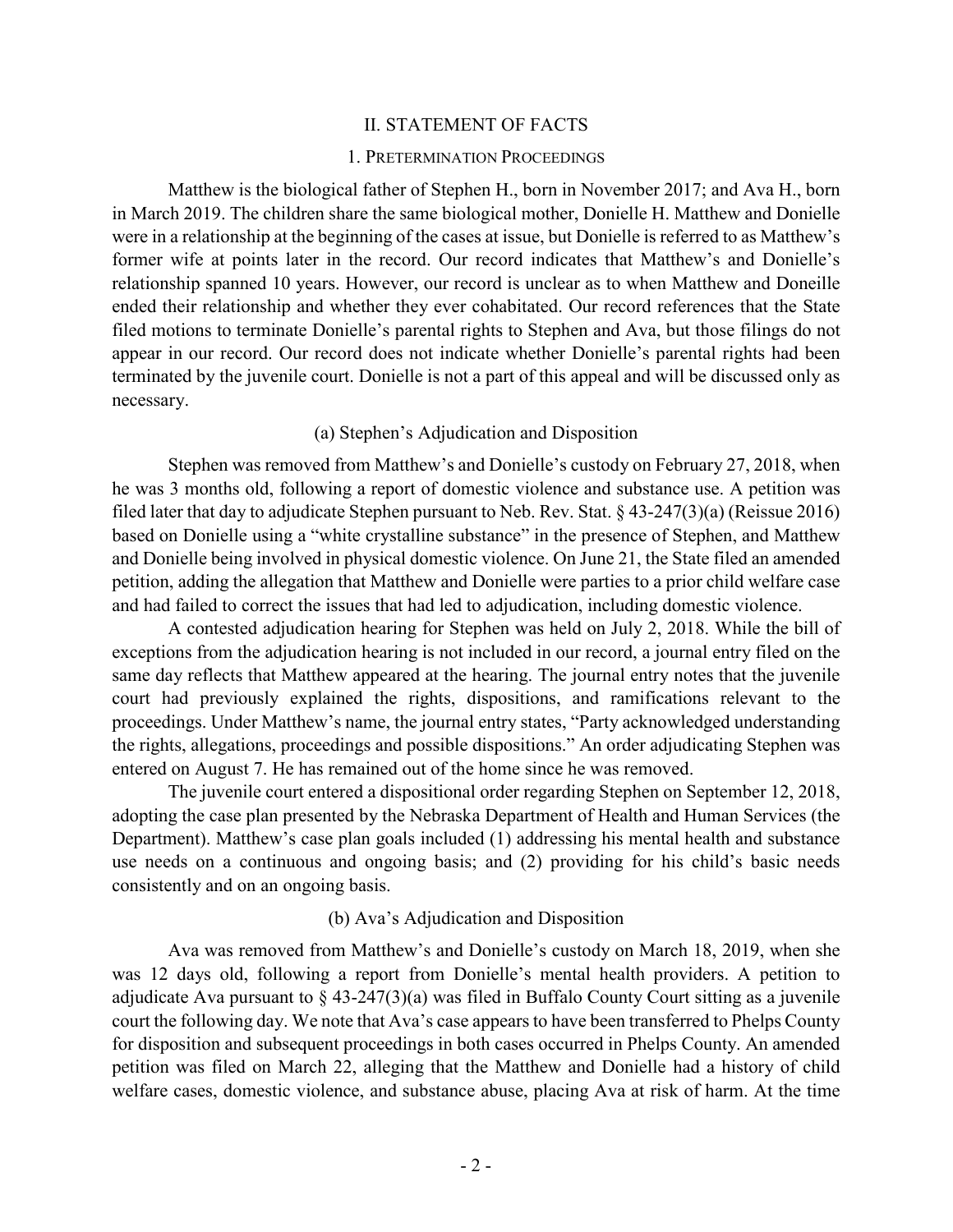that Ava was removed from the home, Matthew was participating in residential substance abuse treatment.

An adjudication hearing for Ava was held on June 25, 2019. We likewise do not have the bill of exceptions from Ava's adjudication hearing in our record. However, a journal entry filed on the same day shows that Matthew did not appear at the hearing, though his counsel was present. Our record reflects that Matthew was incarcerated at the time. The juvenile court provided Donielle with a rights advisement at the adjudication hearing. Following Donielle's plea of no contest, Ava was adjudicated during the hearing. She has remained out of the home since she was removed.

The juvenile court entered a dispositional plan regarding Ava on August 19, 2019, adopting an addendum to a case plan the Department had already prepared for Stephen. This case plan, dated August 13, is not included in our record.

## (c) Review Hearings

Our record reflects that several review hearings were held during both cases, occurring on December 12, 2018; May 13, 2019; August 19, October 23, January 22, 2020; and May 4, August 10, November 30, and March 8, 2021. The case plans contained the same two goals for Matthew as were in the initial dispositional case plan in Stephen's case; (1) addressing Matthew's mental health and substance use needs on a continuous and ongoing basis; and (2) providing for his children's basic needs consistently and on an ongoing basis.

## (d) Motions for Termination

On December 1, 2020, the State filed motions to terminate Matthew's parental rights in regard to Stephen and Ava; alleging statutory grounds to terminate existed pursuant to Neb. Rev. Stat. § 43-292(2), (6), and (7) (Reissue 2016), and alleging that termination was in the best interests of the children. As noted above, our record notes that the State also filed motions to terminate Donielle's parental rights in regard to Stephen and Ava.

At a hearing on December 21, 2020, the juvenile court provided Donielle with another rights advisement in anticipation of the termination hearing. Matthew was to appear at the hearing by phone, but multiple calls to his phone went unanswered. The court informed Matthew's counsel that Matthew needed to be advised of his rights, which could be achieved either by Matthew appearing before the court or by Matthew signing and filing a written acknowledgement of his rights. Matthew's counsel responded, "I'll see if I can get him to do that, Judge. We didn't do that this time because of timing. And we'll get the requirements satisfied for you." A written acknowledgment of Matthew's rights does not appear in our record.

## 2. TRIAL

The termination trial was held over the course of 2 days in April 2021. At the trial, 14 witnesses testified and 40 exhibits were received by the juvenile court.

## (a) Prior Child Welfare Case

Matthew testified that he was the father of seven children. He had been involved in a prior child welfare case involving two of his other children, which resulted in Matthew relinquishing his parental rights to the involved children.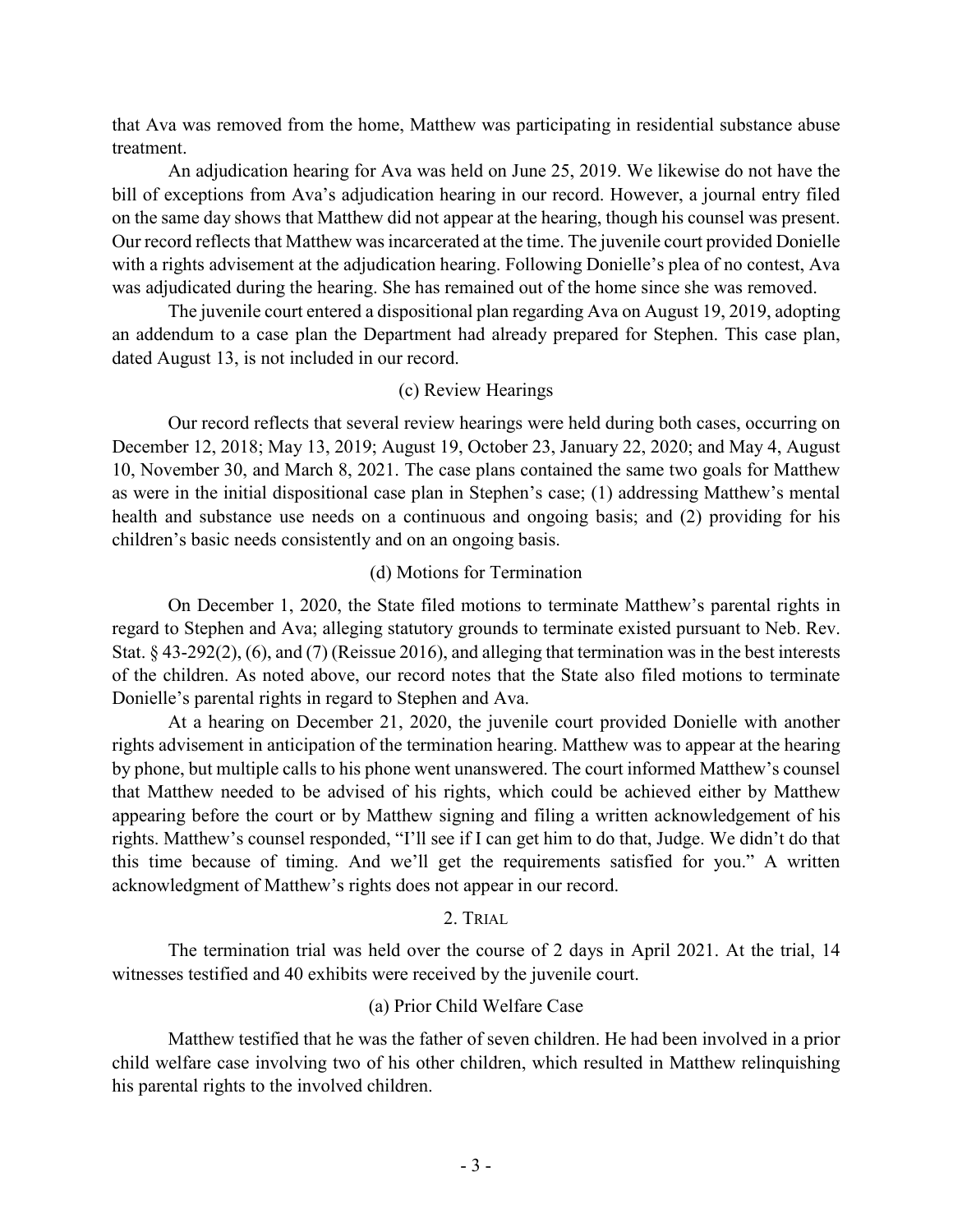Sheri Blaha, a licensed independent mental health practitioner, facilitated child-parent psychotherapy (CPP) in 2016 for Matthew's prior child welfare case. Blaha testified that both children involved in the case displayed signs of trauma caused by witnessing domestic violence between Matthew and Donielle. Blaha also described an incident when Matthew disrupted a visit between one of the children and Donielle, which he was not permitted to attend. Blaha found this concerning, as Matthew had been instructed to follow the visitation rules and Matthew, instead, chose to disregard the emotional safety of the child. Blaha testified that at the end of the case, none of her concerns regarding Matthew had been resolved, including addressing the domestic violence in the home.

## (b) Criminal Charges and Incarceration

Matthew had also been arrested in a criminal case involving another of his children, though he could not recall the charges or the sentence he served as a result of the conviction. Court records submitted into evidence show that Matthew pled guilty in August 2018 to child abuse and third degree assault. He was sentenced in January 2019 to serve 180 days in county jail with credit for 62 days served.

Additionally, Matthew testified to being charged in 2018 with possession of a controlled substance, operating a motor vehicle to avoid arrest, and willful reckless driving. Court records submitted into evidence show that Matthew pled no contest to the above charges, and was sentenced in April 2019 to a term of 24 months' imprisonment and 12 months' post-release supervision.

Various reports and records reflect that since the cases began in February 2018, Matthew has spent over 375 days incarcerated.

# (c) Case Plan Goals and Services

Matthew testified that he had never seen the dispositional case plans and was unsure if his case plan goals had remained the same throughout the current cases. When presented with multiple case plans, Matthew conceded the plan goals were identical, but maintained that he had never seen the goals before.

Ashley Salinas was the Department caseworker assigned to the current cases from approximately March 2018 until September 2019. She testified to reviewing the case plan with Matthew at the start of Stephen's case during a family team meeting. Salinas described the services offered to Matthew, including family support, parenting time supervision, and support for his mental health and substance use needs. Department court reports reflect that Matthew was required to complete a parenting class, as well as any other recommendations generated by his May 2018 substance use evaluation. Recommendations of the substance use evaluation included the "Stages of Change" class, a domestic violence intervention program, and medication counseling.

When Salinas left the cases in September 2019, Matthew had completed an individual diagnostic interview but had not completed the "Stages of Change" curriculum or a domestic violence intervention program. Matthew also did not complete the parenting class he had started. When asked to identify the barriers to Matthew's participation in services, Salinas responses, "Honestly, himself." Salinas testified that Matthew worked minimally with family support workers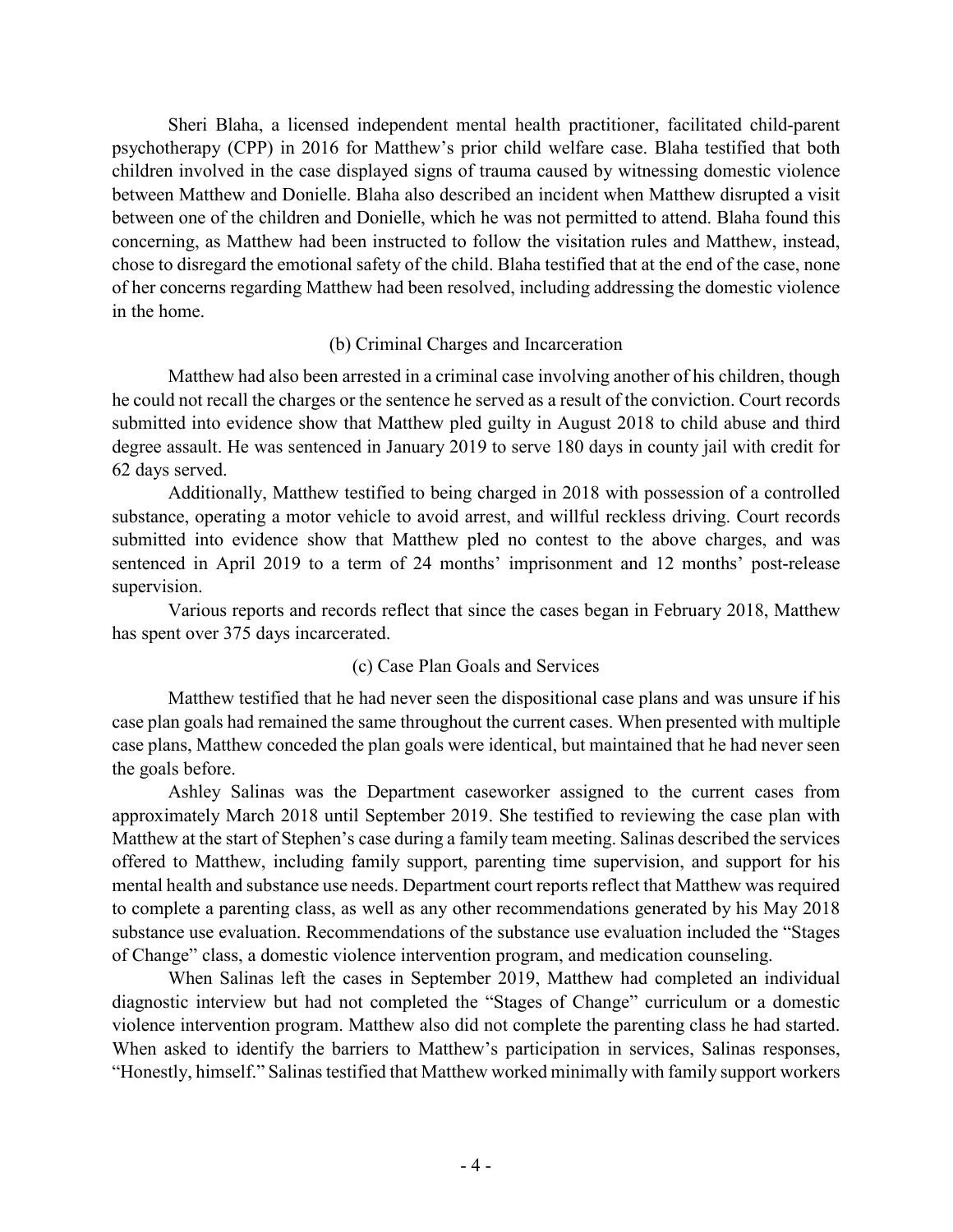and that Matthew had not made any progress on his rehabilitative plan while she was his caseworker.

Salinas described communication barriers with Matthew, including his refusal to talk to her, lack of attendance at family team meetings and other scheduled appointments, and yelling at Salinas on the occasions they did have contact.

Rebecca Konate has been the Department caseworker assigned to the cases since September 2019. Konate testified that Matthew has never worked with family support because Matthew had already established his employment and housing when was released from prison in March 2020. Matthew also declined the gas vouchers offered by the Department and Konate described his finances as "stable."

At the time of trial, Matthew had yet to complete a parenting class. Additionally, Matthew had never signed a release for the Department to communicate with his medication provider, so Konate was unable to say whether Matthew was medication compliant.

## (d) Substance Use

Salinas testified that Matthew was required to comply with random drug testing. While Salinas offered weekly tests, in the span of 1 year, Matthew completed only six tests, all of which were positive for methamphetamine.

Records submitted into evidence show that Matthew spent over 35 days in residential treatment during February and March 2019. Matthew testified that he relapsed shortly after his discharge from residential treatment and records reflect he tested positive for methamphetamine roughly 1 week after his discharge. However, Matthew stated he enrolled in intensive outpatient treatment in March 2020. Records demonstrate that Matthew successfully completed intensive outpatient treatment between March and May and successfully completed outpatient treatment between May and July.

Matthew's probation officer testified that Matthew was randomly drug tested at least once a week from March 2020 to March 2021. Matthew did not have any positive drug tests during his year of probation.

After Matthew was released from probation in March 2021, Konate testified that the juvenile court ordered that Matthew participate in drug testing through the Department. At the time of the trial, the Department had facilitated five drug tests. Four of the tests were negative and one test was positive for "PCP," which Matthew reported to Konate was caused by his exposure to diatomaceous earth.

# (e) Visitation and CPP

Matthew testified that from the time Stephen's case began in February 2018 until he was incarcerated in April 2019, he attended most of his scheduled visits with Stephen. However, Salinas reported that Matthew did not consistently participate in visitation, as he would cancel visits or confirm visits but then not attend. Visits during this period remained supervised and in the community, rather than in Matthew's home, due to the Department's concerns of domestic violence, methamphetamine use, and Matthew's ability to meet Stephen's basic needs.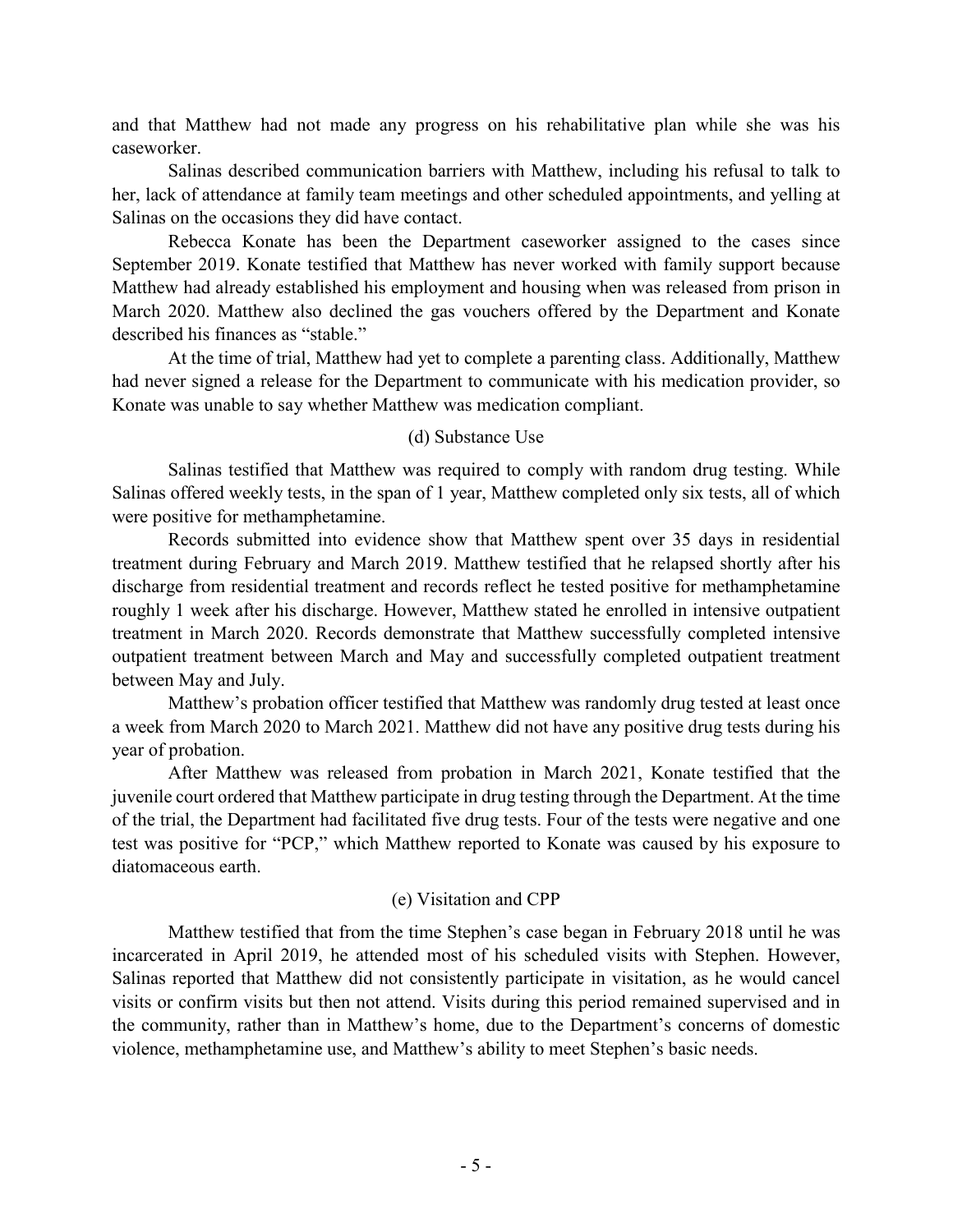Matthew testified that he was in residential treatment at the time of Ava's birth in March 2019, and had no contact with her before he was incarcerated a month later. During the year he was incarcerated, Matthew did not have any contact with Stephen or Ava.

After Matthew was released from prison in March 2020, he was required to have therapeutic visits with Stephen and Ava through CPP. Konate testified that a lack of providers and disruptions caused by the COVID-19 pandemic delayed the start of Matthew's CPP.

Jody Johnson, a licensed independent mental health practitioner, began working with Stephen when he was 17 months old. She likewise testified that when Matthew was released from prison in March 2020, she was offering only telehealth services due to the COVID-19 pandemic. Johnson did not believe that performing CPP over telehealth would be effective, given the children's young ages and the fact that Johnson had not yet completed a parental relationship assessment for Matthew.

Johnson further testified that based on her work with Stephen and Ava from April 2019 through March 2020, the children's removal, custody, and placement in foster care had created a disruption in the attachment relationships. She noted the risks of not restoring a sense of safety and security to the children included ongoing mental health concerns.

Konate testified that Matthew began CPP with Stephen and Ava in September 2020 with a new provider, as Johnson had not resumed in-person sessions in the fall of 2020. At the time of trial, thirty CPP sessions had been scheduled, and eleven of those sessions had been missed. Konate attributed five missed sessions to Matthew having car problems or being sick, and the other six to severe weather or COVID-19 exposures unrelated to Matthew. Konate stated that while the children's current therapist had not yet recommended extending Matthew's visitation beyond CPP, all of the current therapist's reports regarding CPP had been positive.

The children's foster mother, who has had placement of the children since Stephen was 5 months old and Ava was 2 weeks old, testified that the children began displaying new behaviors when visits between Matthew and the children began in the fall of 2020. Ava became very clingy and wanted to be held for the rest of the night following visits with Matthew. Stephen became more defiant and would not take direction from his foster mother. Stephen also had trouble falling asleep in the evenings following visits with Matthew. The foster mother testified that the children's behaviors subsided during December 2020, when a 5-week break from CPP with Matthew occurred. She described the children as more relaxed, better listeners, happier, and more outgoing during this 5-week period. However, after CPP resumed, so too did the children's behaviors.

## (f) Psychological Evaluations

Dr. John Meidlinger, a clinical psychologist, has conducted psychological evaluations for Matthew on three separate occasions; in 2006, 2016, and 2021. Meidlinger testified that based on his first two evaluations, in 2006 and 2016, he diagnosed Matthew on both occasions as meeting criteria for bipolar disorder, intermittent explosive disorder, and a personality disorder. Meidlinger defined intermittent explosive disorder as a historical pattern of poor impulse control reflected in violent or aggressive behaviors toward others. In his 2006 and 2016 evaluations, Meidlinger saw Matthew as someone who was "self-centered" and observed that much of Matthew's violent behavior had been in the context of his domestic relationships.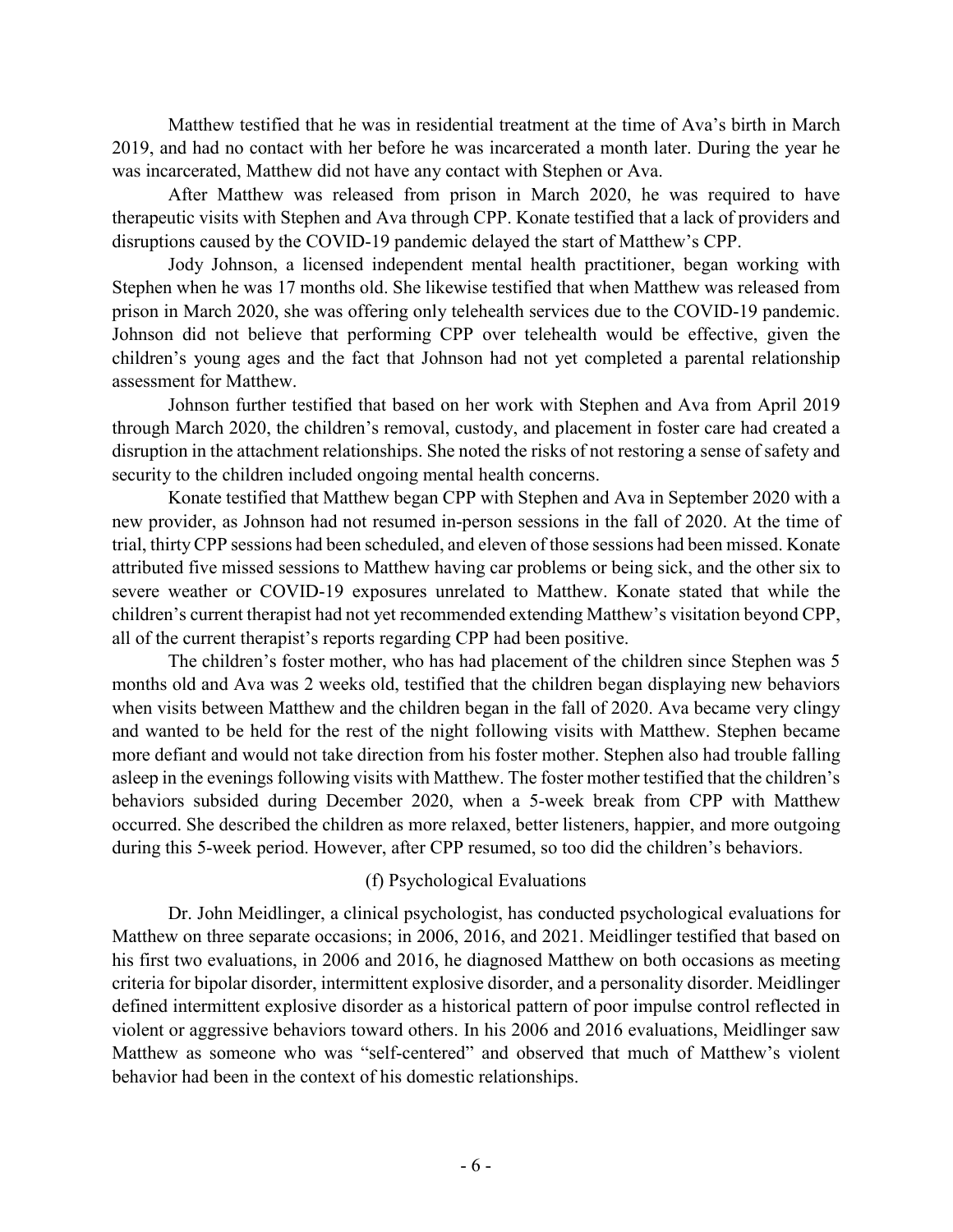Meidlinger's most recent psychological evaluation of Matthew occurred a few weeks before the termination trial. Based on his 2021 evaluation, Meidlinger diagnosed Matthew with a substance use disorder in remission, intermittent explosive disorder, and a personality disorder with dependent and narcissistic features. Meidlinger recommended that Matthew receive ongoing counseling and potentially medication to manage his disorders.

Meidlinger testified that he did not believe Matthew was in a position to be a full-time parent, as Meidlinger felt that Matthew needed to demonstrate a period of stability for at least 1 year before the court should consider reunifying Matthew with his children. Meidlinger noted that Matthew had long-standing patterns and that, should those patterns continue, the children were at risk of being victims to Matthew's anger.

Meidlinger identified Matthew's intellectual limitations, ability to maintain sobriety, and ability to demonstrate impulse control as Matthew's major barriers to effective parenting. In Meidlinger's 2021 evaluation he stated,

I did not note any problems with Matt's behavior when I saw him with his children in 2006. He appeared to have adequate parenting skills and was able to spend a positive hour with his two older children. My concerns about Matt in regard of parenting have always been his capacity for maintaining emotional stability and self-control. He reports that he is no longer using drugs and that has made all the difference in his life. However, he has a history of violent and aggressive behavior going back to adolescence and a strong tendency to deny and avoid accepting responsibility for his own role in difficulties.

# (g) Domestic Violence

Salinas testified to a vicious cycle in terms of Matthew's domestic violence with Donielle. Salinas stated that while she was the family's caseworker, Donielle filed for a protection order and reported that Matthew was stalking her.

Jordan McCoy, a licensed mental health therapist, began seeing Donielle for weekly sessions beginning in October 2018. In sessions with McCoy, Donielle expressed concerns regarding Matthew's parenting, including Matthew's inability to understand the impact of the domestic violence on the children and their emotional needs. Donielle had reported domestic violence spanning the entirety of the relationship between herself and Matthew, and McCoy testified that she was concerned for the children. McCoy explained that children who have witnessed ongoing domestic violence have a heightened stress-response system, which can impact their brain development and can create deficits in their social and emotional functioning. Children who are exposed to ongoing domestic violence also exhibit symptoms such as excessive worrying, bed-wetting, headaches, and stomachaches.

Jasmine H., Matthew's 17 year old daughter, testified that when she was living with Matthew in December 2020, "[m]y father got physical with me, hit me and put his hands over my mouth and nose." Jasmine stated that the altercation began after Matthew accused Jasmine and her friend of stealing art supplies from Matthew's girlfriend, Melissa M., who was also living with Matthew at the time. Jasmine could not recall how many times Matthew had hit her, but did state that he caused her face to bleed. Jasmine estimated that Matthew had his hands over her mouth and nose for 1 minute, making it difficult for her to breathe. Matthew then received a phone call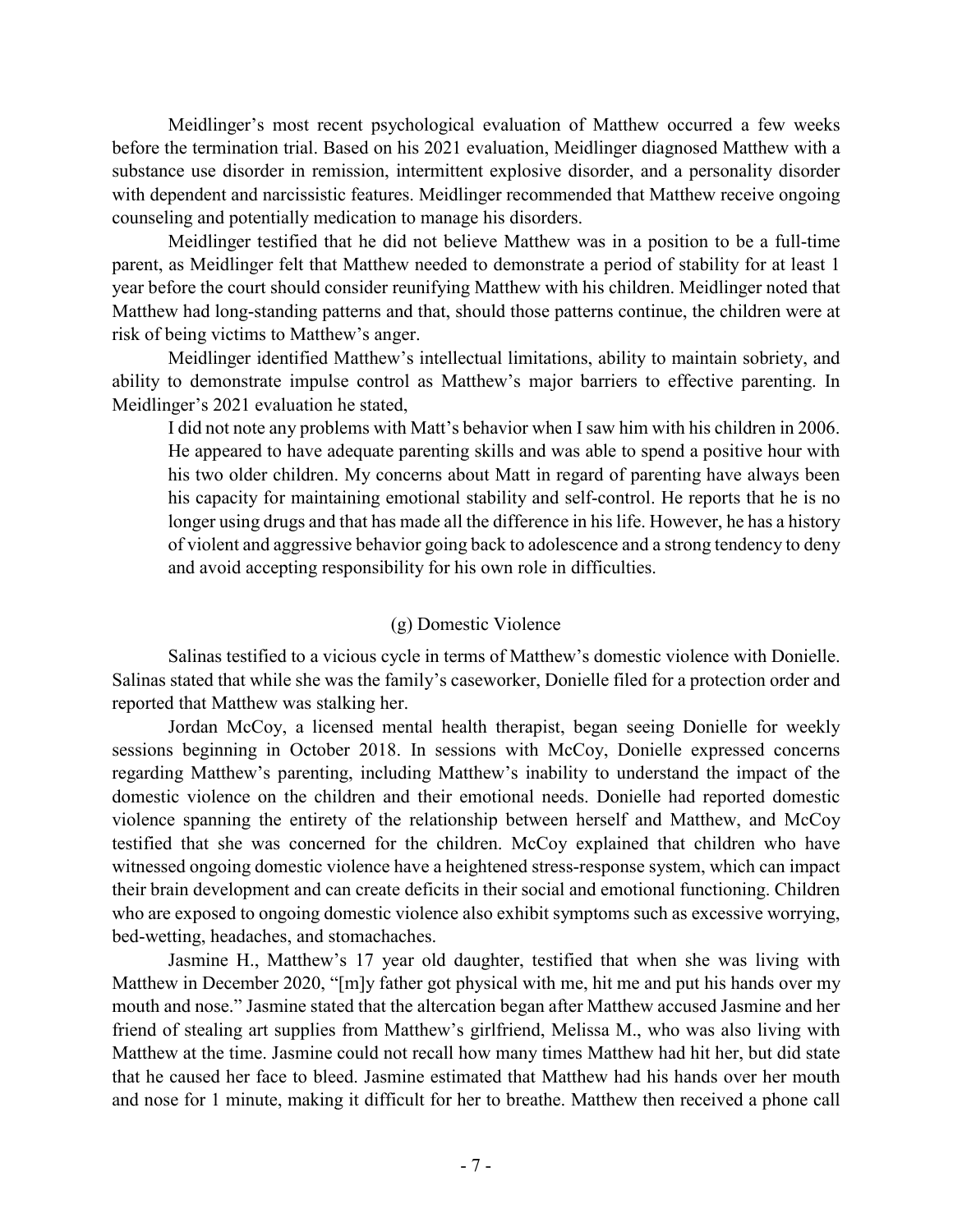and told Jasmine if she was not quiet, he would kill her. Jasmine testified that after the phone call, Matthew calmed down and asked her to forgive him, which she did so that "he wouldn't do it again."

Jasmine testified she later made a report about the incident to law enforcement and moved out of Matthew's home. A law enforcement report entered into evidence reflects that Matthew was arrested for assault by strangulation and terroristic threats on March 1, 2021, but the date of Jasmine's initial report of the incident is unclear. The law enforcement report notes that Melissa witnessed "Matthew slap Jasmine in the face until she bled and also place his hand over Jasmine's nose and mouth to try to keep her from crying and making noise." When asked why Jasmine did not report the incident to law enforcement immediately, she stated that she did not want to make Matthew "any more mad."

Jasmine testified that Matthew had never been physical with her before, but had been physical with Donielle and with Jasmine's brother, whom Matthew pled guilty to assaulting in 2018. Jasmine stated that she had witnessed Matthew hit and choke Donielle multiple times. Melissa also reported to law enforcement that, during the alleged incident with Jasmine, Matthew shouted to Jasmine, "I'm gonna beat you like Donnell [sic]."

Testimony was then given by Jasmine's mother and Jasmine's grandmother, who testified to Jasmine fabricating allegations of physical abuse in the past. Matthew invoked his right against self-incrimination and did not testify regarding the alleged incident with Jasmine.

Konate testified that the Department had received an intake that was related to Matthew and the alleged incident with Jasmine.

# (h) Need for Additional Services

Konate testified that the Department had received nearly 40 intakes regarding Matthew over 20 years and that she found that number concerning. Konate did not believe it would be in the children's best interests to be returned to Matthew's care due to Matthew's overall lack of progress with case plan goals. Before she could recommend reunifying the children with Matthew, Matthew would need to complete the required courses, continue to have negative drug tests, and sign a release so that Konate would be able to discuss Matthew's medications with his provider. Konate noted that her recommendation for reunification also depended on Matthew utilizing the skills learned in his classes with his children.

# (i) Character Witnesses

Testimony was also heard from two character witnesses who met Matthew when he attended bible study while incarcerated. Matthew continued attending Bible study and services at the witnesses' church after he was released. Matthew was described as "very forthright and honest" in addition to being a stable person and a good father.

# 3. TERMINATION ORDERS

Following the termination hearing, the juvenile court entered orders on August 3, 2021, terminating Matthew's rights to Stephen and Ava. The court found that the State had met its burden of proving substantial and continuous neglect, and that the children had been in out-of-home placement for 15 or more months out of the most recent 22 months pursuant to § 43-292(2) and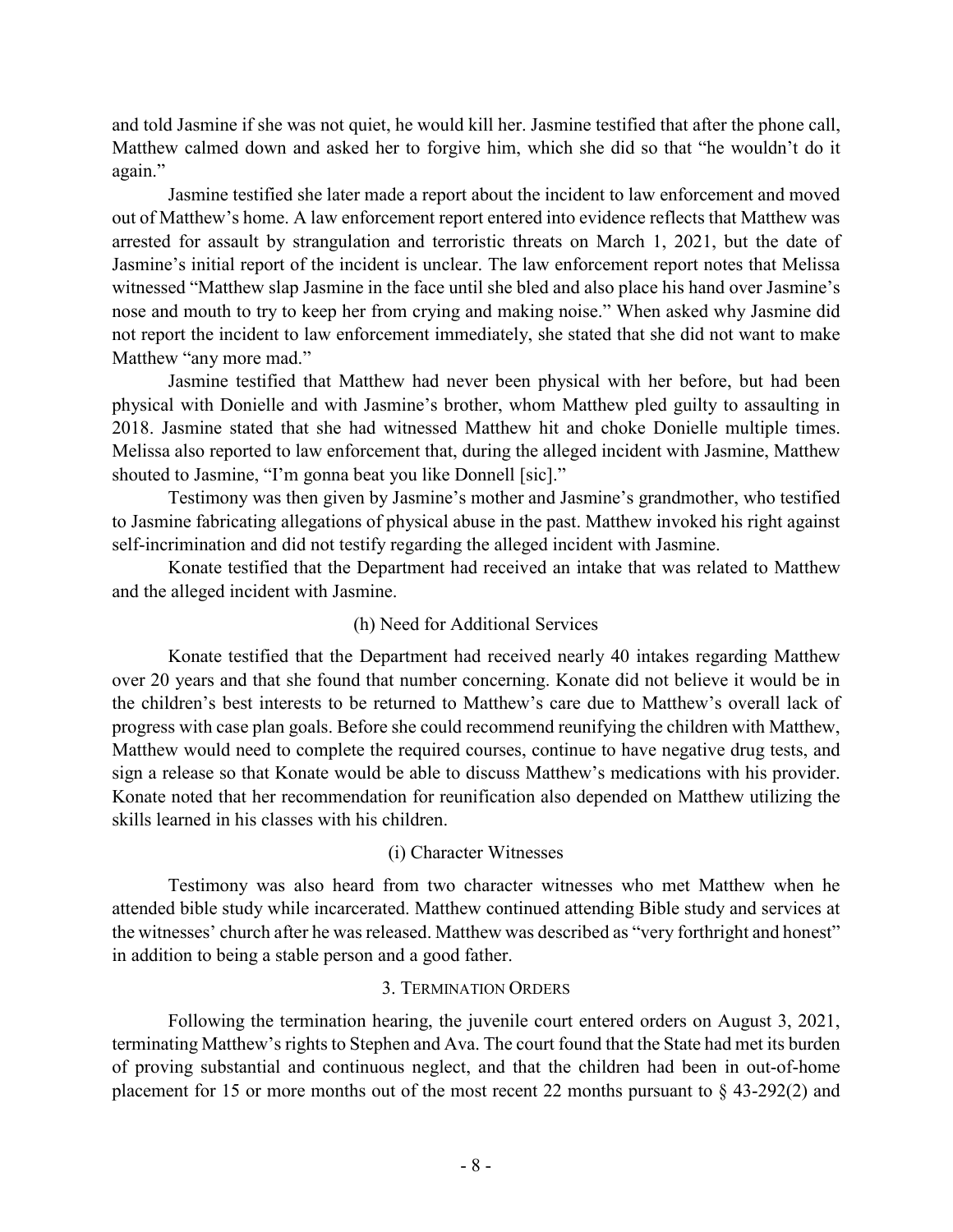(7). The court also found that pursuant to  $\S$  43-292(6), Matthew also failed to correct the conditions that led to the children being adjudicated under  $\S$  43-247(3)(a). The court further found that it was in the best interests of the children to have Matthew's parental rights terminated.

Matthew appeals.

#### III. ASSIGNMENTS OF ERROR

Matthew assigns, restated, that the juvenile court erred by (1) failing to inform him of his rights in the termination proceedings as required by Neb. Rev. Stat. § 43-279.01 (Reissue 2016) and the Due Process Clause and (2) finding that he had failed to comply with the court ordered rehabilitative plan.

#### IV. STANDARD OF REVIEW

An appellate court reviews juvenile cases de novo on the record and reaches its conclusions independently of the juvenile court's findings. When the evidence is in conflict, however, an appellate court may give weight to the fact that the juvenile court observed the witnesses and accepted one version of facts over another. *In re Interest of Mateo L. et al.*, 309 Neb. 565, 961 N.W.2d 516 (2021).

#### V. ANALYSIS

#### 1. RIGHTS ADVISEMENT

Matthew claims that "[a]bsent from the record is any showing that [he] was ever fully advised of his rights." Brief for appellant at 6. He argues the juvenile court's failure to inform him of his rights is a violation of both § 43-279.01 and the Due Process Clause, and thus the termination of his parental rights was improper.

Section 43-279.01 provides:

(1) When the petition alleges the juvenile to be within the provisions of subdivision (3)(a) of section 43-247 or when termination of parental rights is sought pursuant to subdivision (6) of section 43-247 and *the parent, custodian, or guardian appears with or without counsel, the court shall inform the parties* of the:

(a) Nature of the proceedings and the possible consequences or dispositions pursuant to sections 43-284, 43-285, and 43-288 to 43-295;

(b) Right of the parent to engage counsel of his or her choice at his or her own expense or to have counsel appointed if the parent is unable to afford to hire a lawyer;

(c) Right of a stepparent, custodian, or guardian to engage counsel of his or her choice and, if there are allegations against the stepparent, custodian, or guardian or when the petition is amended to include such allegations, to have counsel appointed if the stepparent, custodian, or guardian is unable to afford to hire a lawyer;

(d) Right to remain silent as to any matter of inquiry if the testimony sought to be elicited might tend to prove the party guilty of any crime;

(e) Right to confront and cross-examine witnesses;

(f) Right to testify and to compel other witnesses to attend and testify;

(g) Right to a speedy adjudication hearing; and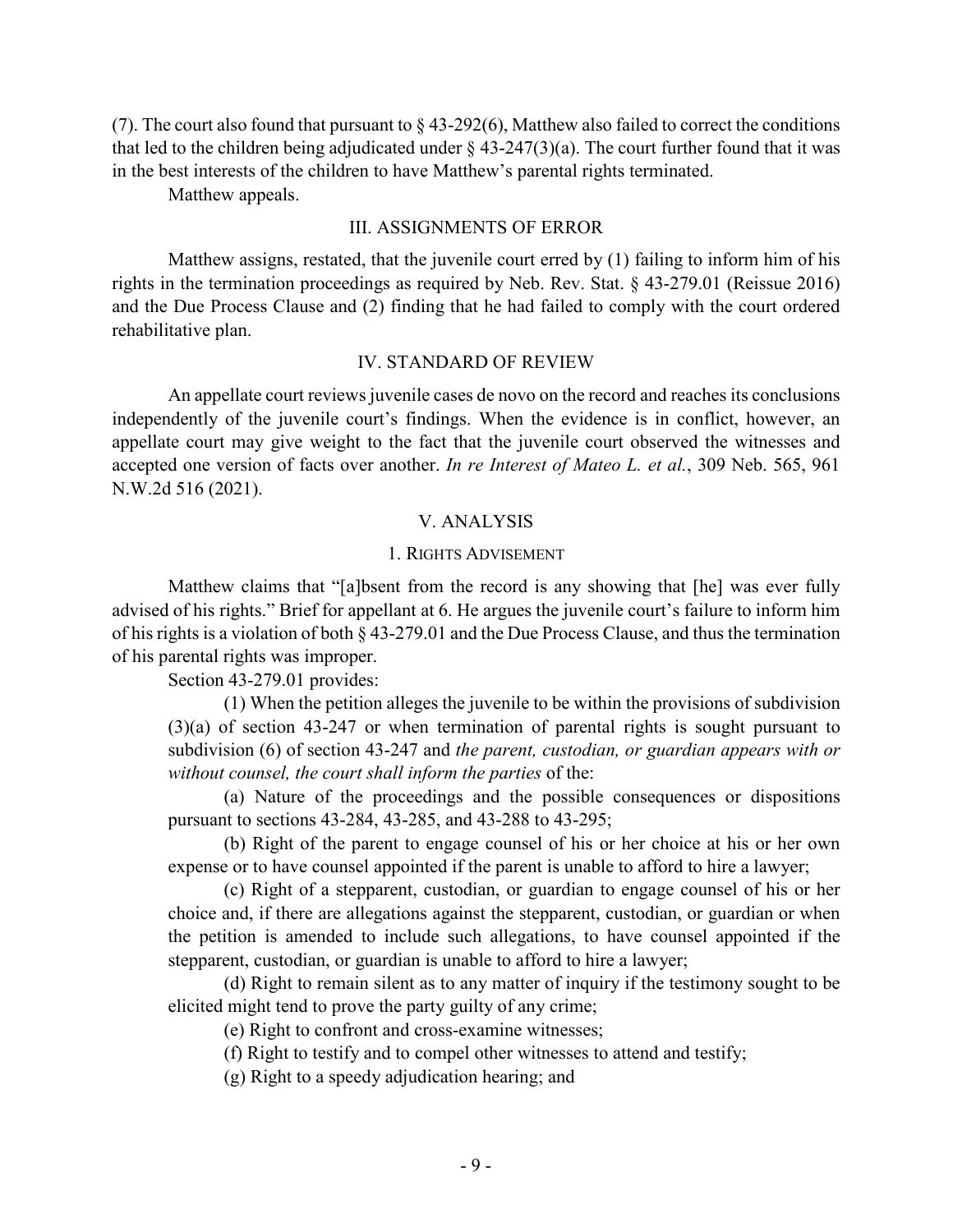(h) Right to appeal and have a transcript or record of the proceedings for such purpose.

## (Emphasis supplied.)

Parents have a recognized liberty interest in raising their children. *In re Interest of Aaliyah M. et al.*, 21 Neb. App. 63, 837 N.W.2d 98 (2013). The parent-child relationship is afforded due process protection. *Id*.

This court has stated that § 43-279.01

protects parents' liberty interests in raising their children by ensuring that a parent who is brought into court for a juvenile proceeding knows what is going on; knows all the possible outcomes of the case, including drastic measures such as termination of parental rights; and understands the rights that may be exercised during the case.

*In re Interest of Aaliyah M. et al.*, 21 Neb. App. at 69, 837 N.W.2d at 102.

## (a) Rights Advisement in Stephen's Case

We do not have a bill of exceptions from hearings held during the adjudication phase of Stephen's case. However, a journal entry from Stephen's adjudication hearing on July 8, 2018, indicates that Matthew was present at the hearing, was represented by counsel, and acknowledged his understanding of the rights, allegations, proceedings, and possible dispositions concerning Stephen's child welfare case. This journal entry was received as an exhibit without objection during the termination trial. The record indicates that at the start of the termination phase for both children, the juvenile court gave another rights advisement during a hearing on December 21, 2020, for which Matthew was not present.

It is the responsibility of the party appealing to provide a record which supports the claimed errors. *In re Interest of Ty M. et al.*, 265 Neb. 150, 655 N.W.2d 672 (2003). Matthew has failed to provide a record from the adjudication hearing which supports his assertion that he was not properly advised prior to the adjudication of his rights and the possible consequences of termination of his parental rights. The journal entry detailing Stephen's adjudication hearing notes that the juvenile court had previously explained Matthew's rights in the proceedings and that Matthew had acknowledged those rights. Nothing in the record presented to this court indicates that this rights advisement did not comply with the requirements set forth in § 43-279.01.

Furthermore, § 43-279.01 requires that the rights advisement be given at either the adjudication phase or the termination phase, but does not require that the advisement be given at both phases. See *In re Interest of Aaliyah M. et al., supra*. The record before us shows that Matthew was present for the rights advisement given by the juvenile court at the adjudication phase in Stephen's case. Thus, Matthew's due process rights were not violated in Stephen's case.

# (b) Rights Advisement in Ava's Case

Turning now to Ava's case, Matthew asserts that the record "is clear that [he] was not present for the reciting of rights during the adjudication phase of [sic] the termination proceeding." Brief for appellant at 9. We agree that the record demonstrates that Matthew was not present for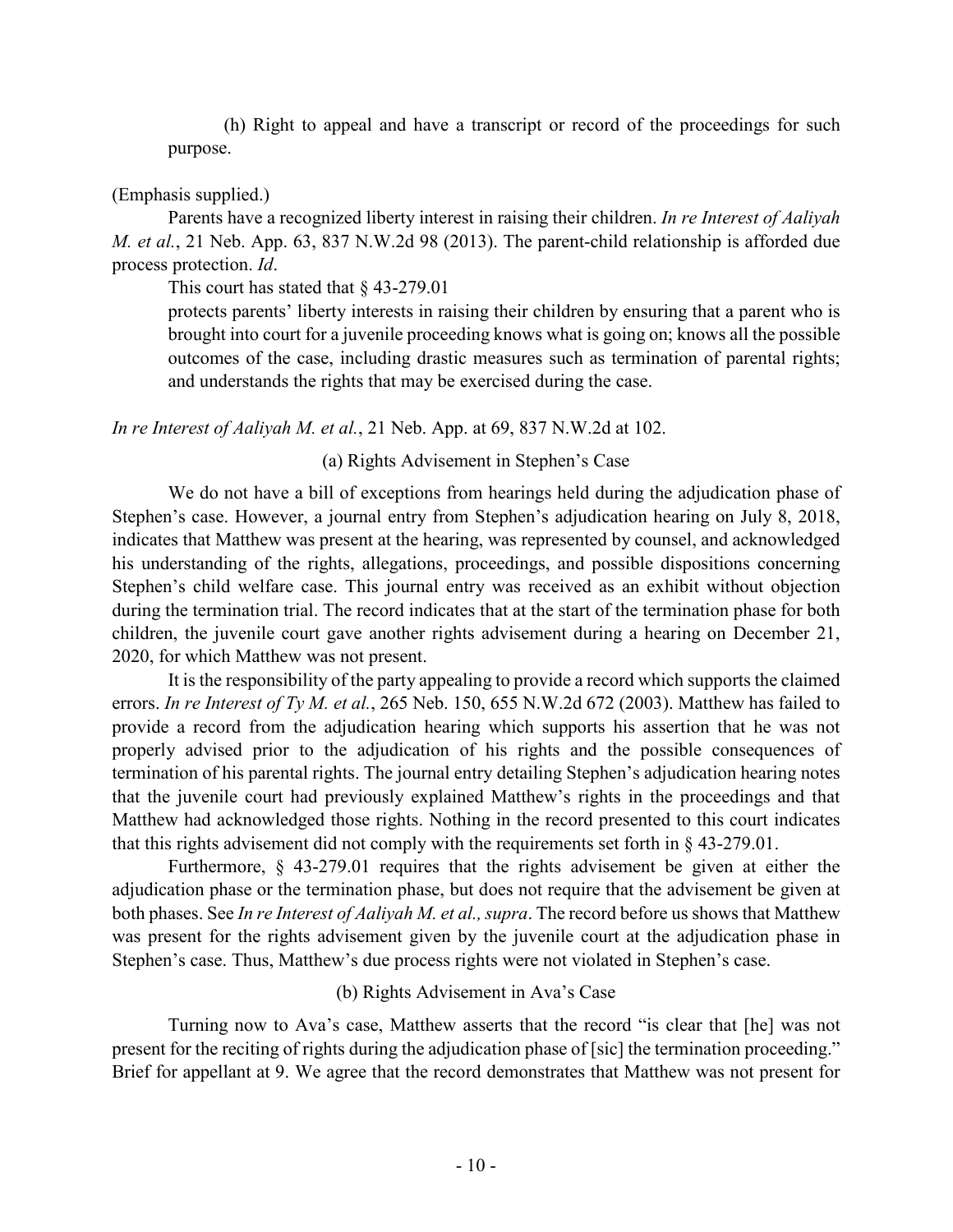the juvenile court's rights advisement during Ava's adjudication hearing on June 25, 2019, or the hearing on December 21, 2020, prior to the termination phase for both children.

However, this court has previously determined that the parent must actually be present in court for § 43-279.01 to apply. See *In re Interest of Maxwell T.*, 15 Neb. App. 47, 721 N.W.2d 676 (2006) (finding that the plain reading of the statute language "with or without counsel" indicates that the parent must actually be present in court for the statute to apply and that appearance by counsel alone does not trigger the statute). Matthew was not provided with a rights advisement during Ava's adjudication phase or termination phase, not because advisements were not given by the juvenile court on both occasions, but because Matthew was not present at those specific hearings. Therefore, § 43-279.01 is not applicable to the present situation and the juvenile court did not err in terminating Matthew's parental rights before he was provided a rights advisory pursuant to § 43-279.01.

However, Matthew also argues that the juvenile court's failure to inform him of his rights is a violation of the Due Process Clause. Matthew cites to *In re Interest of Joshua M.*, 256 Neb. 596, 591 N.W.2d 557 (1999) and asserts that while a juvenile court may proceed with a hearing on the termination of parental rights without a prior adjudication hearing, where such termination is sought under certain provisions of § 43-292, the proceedings must "be accompanied by due process safeguards, as statutory provisions cannot abrogate constitutional rights." Brief for appellant at 9.

The right of parents to maintain custody of their child is a natural right, subject only to the paramount interest which the public has in the protection of the rights of the child. *In re Interest of Mainor T. & Estela T.*, 267 Neb. 232, 674 N.W.2d 442 (2004). The fundamental liberty interest of natural parents in the care, custody, and management of their child is afforded due process protection. *Id*. While the concept of due process defies precise definition, it embodies and requires fundamental fairness. *Id*. State intervention to terminate the parent-child relationship must be accomplished by procedures meeting the requisites of the Due Process Clause. *In re Interest of Mainor T. & Estela T., supra*.

Matthew correctly asserts that he is entitled to procedural due process in connection with the termination of his parental rights proceeding. In the context of both adjudication and termination hearings, the Nebraska Supreme Court has stated that

[p]rocedural due process includes notice to the person whose right is affected by the proceeding; reasonable opportunity to refute or defend against the charge or accusation; reasonable opportunity to confront and cross-examine adverse witnesses and present evidence on the charge or accusation; representation by counsel, when such representation is required by the Constitution or statutes; and a hearing before an impartial decisionmaker.

*In re Interest of Sir Messiah T. et al.*, 279 Neb. 900, 906-07, 782 N.W.2d 320, 326 (2010), quoting *In re Interest of Mainor T. & Estela T., supra*.

Matthew had notice of the motion to terminate his parental rights as well as the termination hearing. He was represented by counsel throughout the entirety of both cases. Matthew appeared and was advised of his rights at Stephen's adjudication hearing. Matthew's counsel appeared at all hearings, including those for which Matthew was not present. He was given a full evidentiary termination hearing with a reasonable opportunity to refute or defend against the accusations and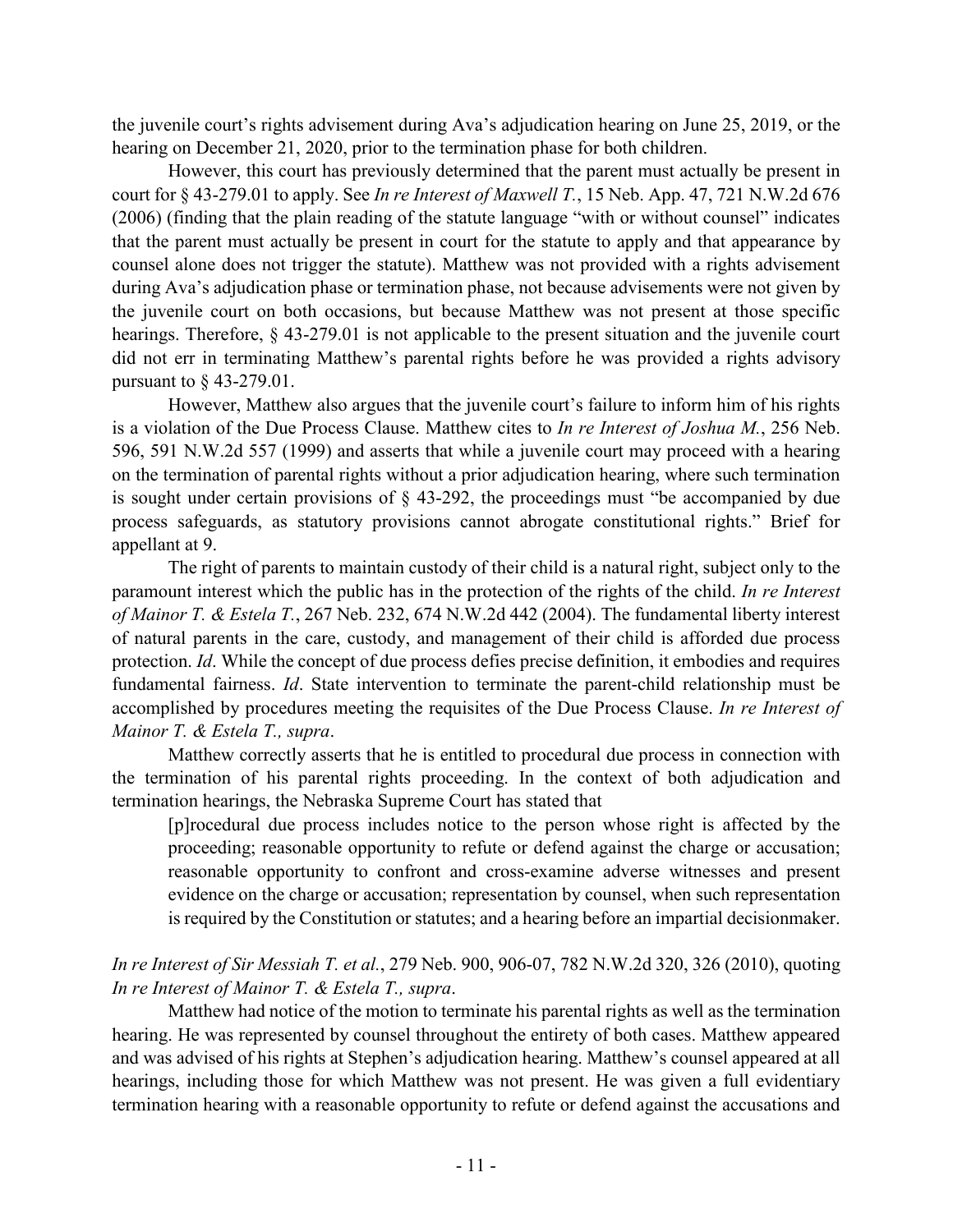a reasonable opportunity to confront and cross-examine adverse witnesses and present evidence. His counsel cross-examined all the State's witnesses and had the opportunity to present evidence. His counsel exercised this opportunity by presenting both witnesses and exhibits to the juvenile court. Matthew provided testimony on his own behalf. Matthew does not allege, nor is there any indication, that the judge was not impartial.

The record is clear that Matthew was not provided with a rights advisement during Ava's adjudication phase or termination phase. However, because Matthew was afforded due process in connection with the termination of parental rights proceedings, Matthew's due process rights were not violated in Ava's case. Thus, this assignment of error fails.

## 2. STATUTORY GROUNDS FOR TERMINATION

The juvenile court found that the State had presented clear and convincing evidence to satisfy § 42-292(2), (6), and (7). Matthew challenges only the juvenile court's finding that he had failed to comply with the court ordered rehabilitative plan, which corresponds to  $\S$  42-292(6). However, because we find that another statutory ground supports the termination of his parental rights, we need not specifically address this assigned error.

Section 43-292(7) allows for termination when the juvenile has been in an out-of-home placement for 15 or more months of the most recent 22 months. It operates mechanically and, unlike the other subsections of the statute, does not require the State to adduce evidence of any specific fault on the part of a parent. *In re Interest of Kenna S.*, 17 Neb. App. 544, 766 N.W.2d 424 (2009). In a case of termination of parental rights based on § 43-292(7), the protection afforded the rights of the parent comes in the best interests step of the analysis. *Id*.

Here, it is undisputed that the children have been in out-of-home placement for 15 or more months of the most recent 22 months. Stephen was removed from Matthew's home on February 27, 2018, and Ava was removed from Matthew's home on March 18, 2019. The State filed its motion for termination of parental rights on December 1, 2020, and the termination trial was held in April 2021. The children remained out of the home since their respective removals in February 2018 and March 2019. At the time of trial, Stephen and Ava had been out of the home for 37 months and 24 months, respectively. Thus, the statutory requirement for termination under § 43-292(7) has been met.

If an appellate court determines that the lower court correctly found that termination of parental rights is appropriate under one of the statutory grounds set forth in § 43-292, the appellate court need not further address the sufficiency of the evidence to support termination under any other statutory ground. *In re Interest of Becka P. et al.*, 27 Neb. App. 489, 933 N.W.2d 873 (2019). Because the State presented clear and convincing evidence that the children had been in an out-of-home placement for 15 or more months of the most recent 22 months, statutory grounds for termination of Matthews's parental rights exists. Thus we do not examine Matthew's second assigned error; that the juvenile court erred in finding he had failed to comply with the court ordered rehabilitative plan under § 43-292(6). See *In re Interest of Carmelo G.*, 296 Neb. 805, 896 N.W.2d 902 (2017) (An appellate court is not obligated to engage in an analysis that is not necessary to adjudicate the case and controversy before it). However, we will consider evidence relevant to § 43-292(2) and (6) in our analysis of best interests. Generally, when termination of parental rights is sought, the evidence adduced to prove the statutory grounds for termination will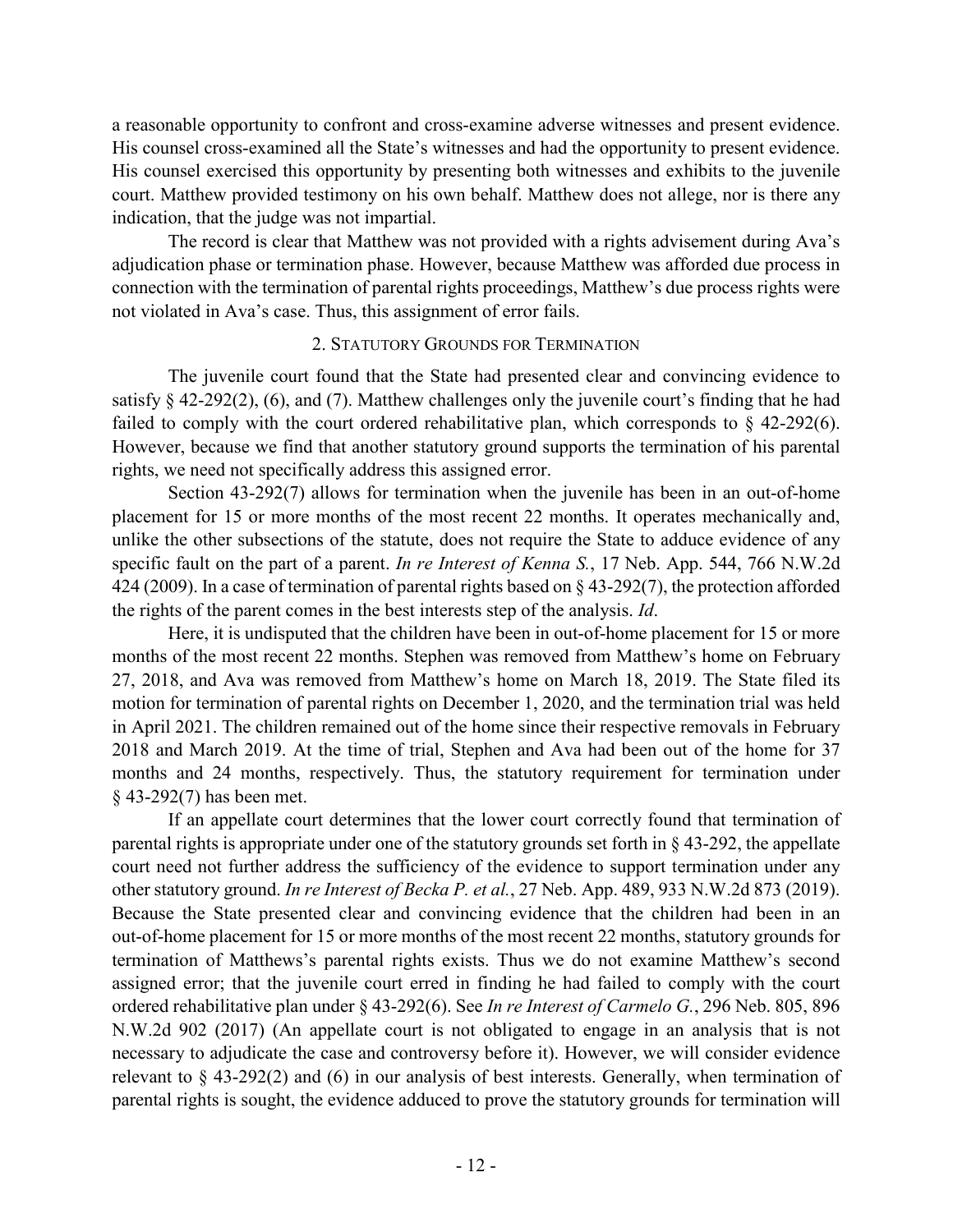also be highly relevant to the best interests of the juvenile, as it would show abandonment, neglect, unfitness, or abuse. *In re J'Endlessly F. et al.*, 26 Neb. App. 497, 920 N.W.2d 858 (2018).

### 3. BEST INTERESTS AND UNFITNESS

In addition to proving a statutory ground, the State must show that termination of parental rights is in the best interests of the children. § 43-292; *In re Interest of Isabel P. et al.*, 293 Neb. 62, 875 N.W.2d 848 (2016). Because the parent's right to raise his or her children is constitutionally protected, the court may terminate parental rights only when the State shows that the parent is unfit. *In re Interest of Isabel P. et al., supra*. There is a rebuttable presumption that the best interests of the children are served by having a relationship with their parent. *Id*. This presumption is overcome only when the State has proved that the parent is unfit. *Id*. Parental unfitness means a personal deficiency or incapacity which has prevented, or will probably prevent, performance of a reasonable parental obligation in child rearing and which caused, or probably will result in, detriment to the child's well-being. *Id*.

The best interests analysis and the parental fitness analysis are fact-intensive inquires. *In re Interest of Jahon S.*, 291 Neb. 97, 864 N.W.2d 228 (2015). While both are separate inquiries, each examines essentially the same underlying facts. *Id*. In proceedings to terminate parental rights, the law does not require perfection of a parent; instead, courts should look for the parent's continued improvement in parenting skills and a beneficial relationship between parent and child. *In re Interest of Becka P. et al., supra*. In cases where termination of parental rights is based on § 43-292(7), appellate courts must be particularly diligent in their de novo review of whether termination of parental rights is in fact in the child's best interests. *Id*.

Testimony and exhibits offered at the termination trial evidence that Matthew has had some success in treating his addiction to methamphetamine. Since his release from prison in March 2021, Matthew has not tested positive for methamphetamine on any drug test provided by his probation officer or the Department. Matthew successfully completed intensive outpatient treatment in May 2020 and outpatient treatment in July 2020. Nevertheless, concerns remain regarding his ability to ensure the children's safety upon reunification.

Matthew failed to complete a parenting class and other required courses. Reports indicated that Matthew was making positive progress in CPP. However, the children's therapist had not yet recommended visitation beyond the CPP sessions. Despite the length of time the cases have been pending, Matthew had not progressed to the point where he was able to have visitation at his home or without supervision. We acknowledge that Matthew was delayed in starting CPP due to a lack of providers and the COVID-19 pandemic. But this lack of progress can also be attributed, in part, to the year Matthew was incarcerated and was unable to participate in services or visitation with his children. Although incarceration itself may be involuntary as far as a parent is concerned, the criminal conduct causing the incarceration is voluntary. *In re Interest of Jahon S.*, 291 Neb. 97, 98, 864 N.W.2d 228 (2015).

The biggest barrier to reunification is Matthew's inaction in breaking his patterns of domestic violence. Case professionals testified to a long-standing history of domestic violence between Matthew and the children's mother, Donielle. Matthew's children involved in a prior child welfare case displayed signs of trauma caused by witnessing domestic violence between